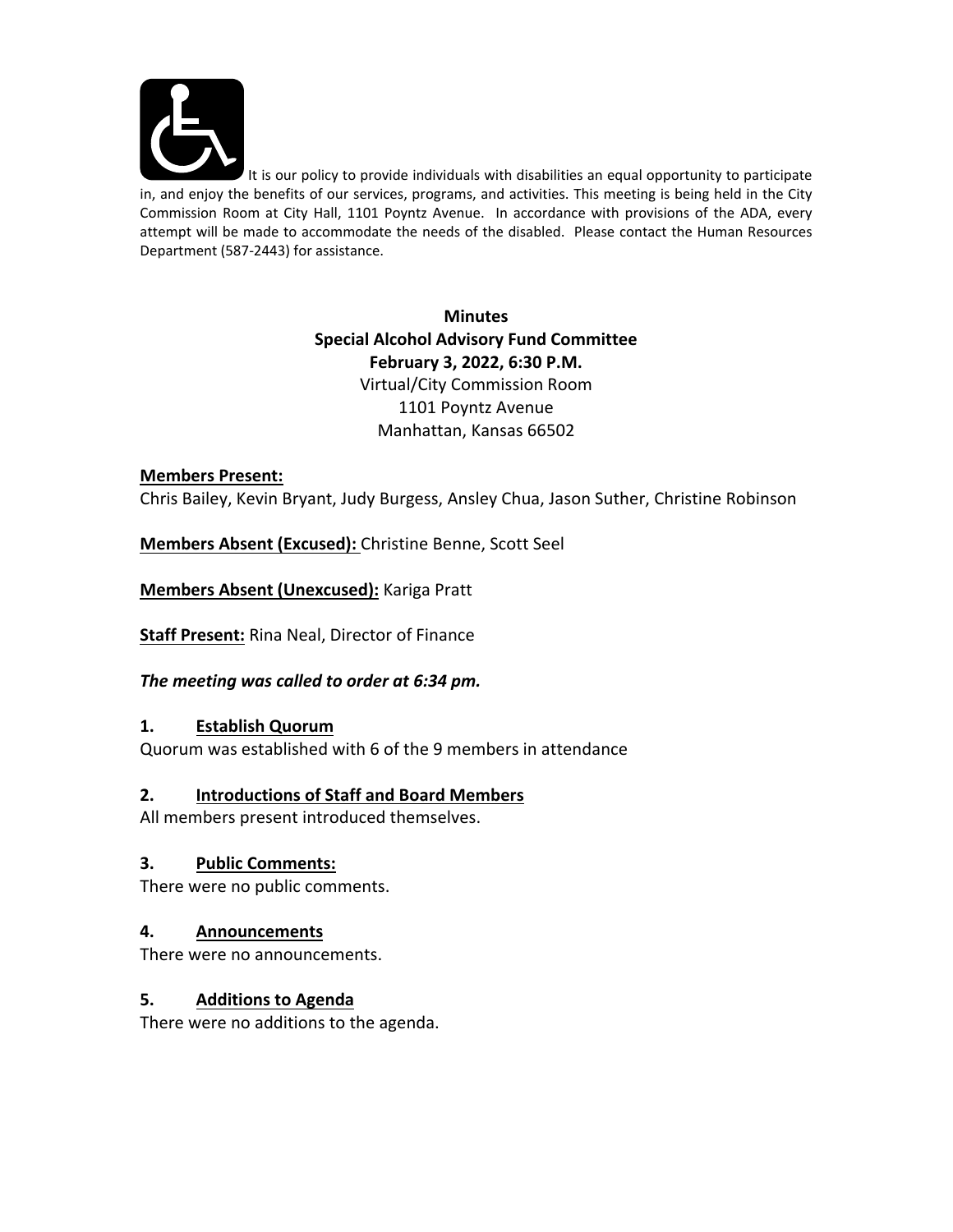

It is our policy to provide individuals with disabilities an equal opportunity to participate in, and enjoy the benefits of our services, programs, and activities. This meeting is being held in the City Commission Room at City Hall, 1101 Poyntz Avenue. In accordance with provisions of the ADA, every attempt will be made to accommodate the needs of the disabled. Please contact the Human Resources Department (587‐2443) for assistance.

# **6. Approval of draft minutes for January 6, 2022**

Chris Bailey made a motion to approve the minutes. The motion was seconded by Kevin Bryant and approved with a vote of 6/0.

## **7. Update from Subcommittees**

- a. Bylaws Committee Judy Burgess will continue to work on drafting a list of formal guidelines. Guidelines will need to produce outcomes.
	- a. Assess the needs of the City
		- i. Prevention/Education, Treatment, Intervention
			- 1. Majority of the funds are targeted towards Prevention/Education/Intervention
		- ii. Determine other organizations that may be out there
	- b. Priority will be placed on youth programs
	- c. Presence in the Manhattan area
- b. Contracts No changes
- c. Need to review/revisit the application and reports

## **8. Annual Report Review**

This report is actually a compilation of the entire year. Rina Neal has sent out the report. As of this meeting no reports have been received. Rina will send out an email to remind the agencies that their reports are due.

# **9. Review Calendar and meeting dates**

Rina will work with the City Clerk's Office to ensure that the publication notice is prepared.

Rina will save the application on the SharePoint for review to see if any changes need to be made.

February and April plan on meeting on Zoom

# **10. Plan Site Visit Schedule**

February will complete the Site Visit Schedule

March conduct the site visits to discuss at the April meeting

Site Visit Reports should be completed by March 11<sup>th</sup>

Committee will work on meeting with agencies from March  $12<sup>th</sup>$ -April  $1<sup>st</sup>$  in preparation for April 7<sup>th</sup> meeting.